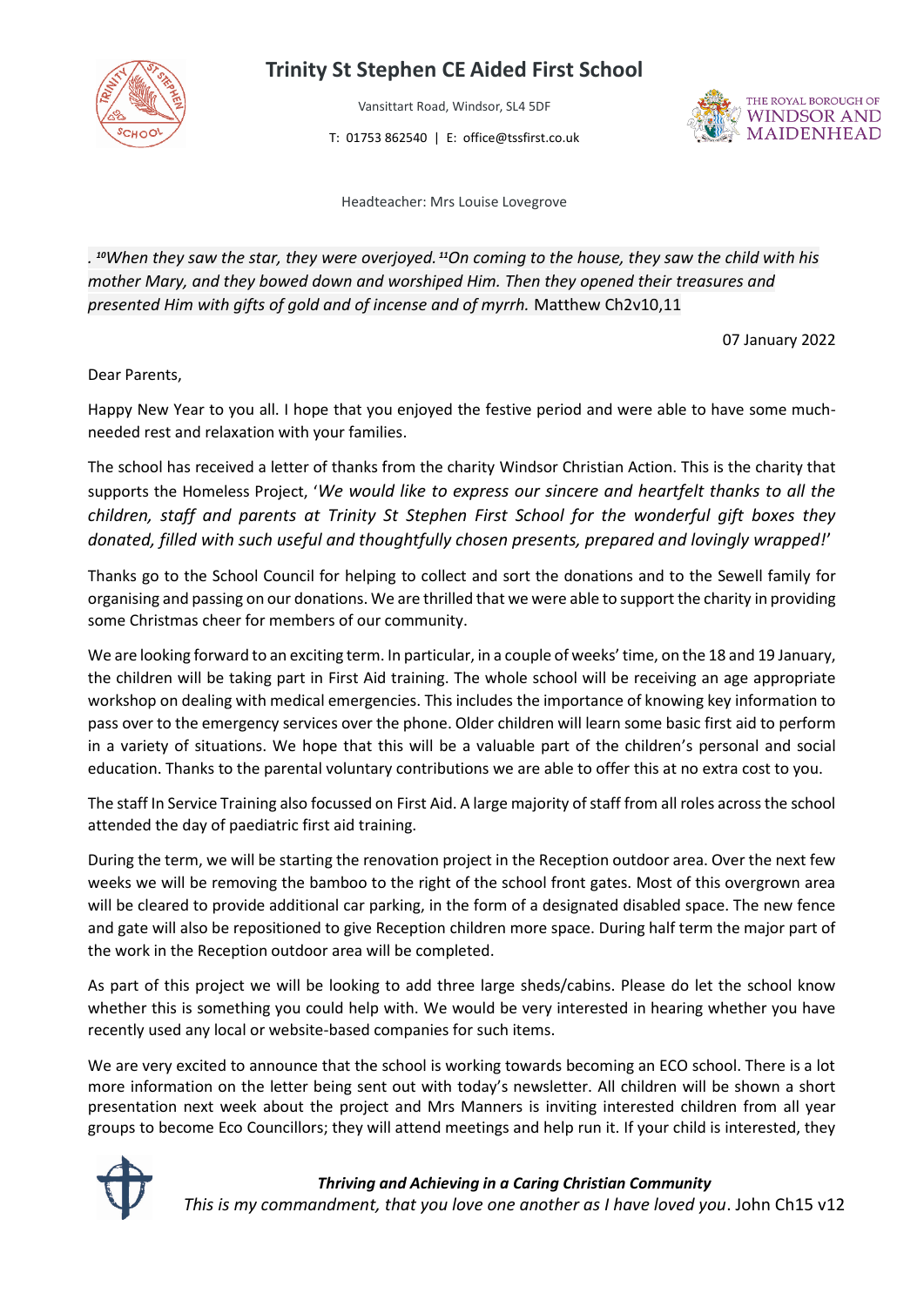

# **Trinity St Stephen CE Aided First School**

Vansittart Road, Windsor, SL4 5DF

T: 01753 862540 | E: office@tssfirst.co.uk



Headteacher: Mrs Louise Lovegrove

need to apply to Mrs Manners using the attached application form which you can print or they can ask their teacher for one. Please return application forms by the end of school on Thursday 20 January.

We are also required to have a parent representative on the committee so if you are interested please speak to Mrs Manners.

Yesterday the school attended worship at St Stephen and St Agnes' Church. Father Richard led our worship focussed on The Epiphany. We are hoping to include Family Worship during the course of the term when you are very welcome to join our worship at the Church. Further details will come out shortly.

At the request of parents Before School Club is now available from Monday to Thursday. You are able to drop your child at school from 8am. The leaders are very happy for children to bring their breakfast with them and supervise eating, if this is useful. Please make sure that the breakfast is nut free and let the leader know when you drop off. Sessions can either be booked as a group or on an ad-hoc basis at a cost of £5 per session. Please contact the school office or look on the school website for further information. <https://www.tssfirst.co.uk/parents/before-and-after-school-care>

#### **Extra-Curricular Clubs**

Friday morning Gymnastics (8.00am start) is a new and exciting club we have introduced for our KS1 children, there are still spaces if you would like your child to join. Attached with this email is the flyer from Premier Sport.

|           | Before School                  | After School        |
|-----------|--------------------------------|---------------------|
| Monday    |                                | 3.15-3.45pm         |
|           |                                | French - Reception  |
| Tuesday   |                                | 3.15-3.45pm         |
|           |                                | French - Year 1 & 2 |
| Wednesday | 8.00am start                   |                     |
|           | Street Dance - Year 3 & 4      |                     |
| Thursday  | 8.00am start                   |                     |
|           | Active Club - Year 1, 2, 3 & 4 |                     |
| Friday    | 8.00am start                   | 3.15-4.15pm         |
|           | Gymnastics - Year 1 & 2        | Football            |
|           |                                | Year 3 & 4          |
|           |                                | 3.15-4.15pm         |
|           |                                | Drama               |
|           |                                | Year 1 & 2          |

Other clubs with spaces are as follows:

Please contact the school office if you are interested in your joining any of the clubs listed above.

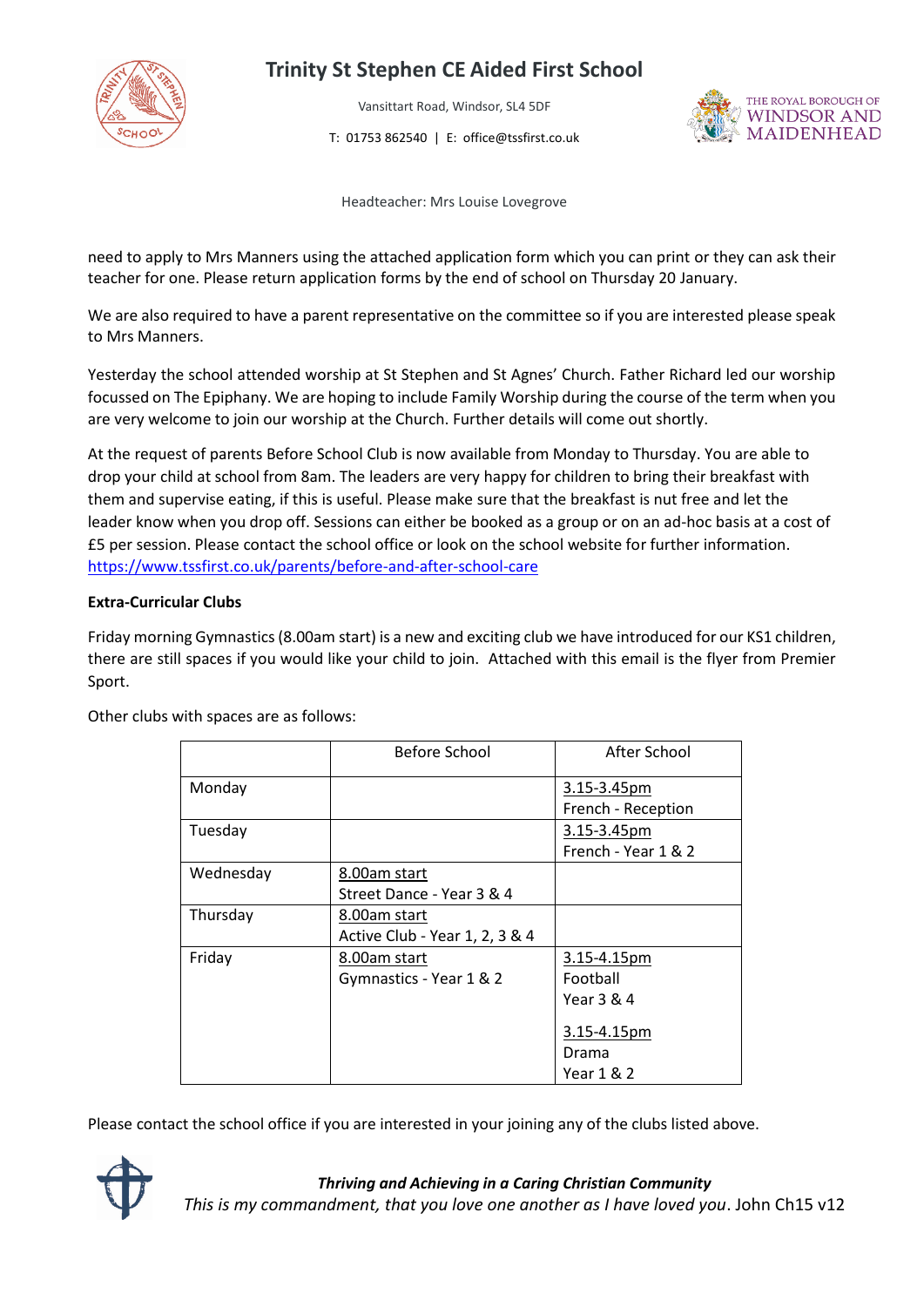

## **Trinity St Stephen CE Aided First School**

Vansittart Road, Windsor, SL4 5DF

T: 01753 862540 | E: office@tssfirst.co.uk



Headteacher: Mrs Louise Lovegrove

### **COVID Updates**

As you will be aware there have been a number of changes introduced by the government over the Christmas period relating to Covid testing and isolation. Please see below for details of the current guidance:

#### **Confirmatory PCR tests to be temporarily suspended for positive lateral flow test results**

- Confirmatory PCR tests following a positive lateral flow test result to be temporarily suspended
- COVID-19 prevalence is high which means the chances of a false positive from a positive LFD result are very low
- This approach reflects evidence on the very high accuracy of LFD testing
- Anyone who develops COVID-19 symptoms should continue to take a PCR test

From 11th January in England, people who receive positive lateral flow results for COVID-19 will be required to self-isolate immediately and won't be required to take a confirmatory PCR test. This is a temporary measure while COVID-19 rates remain high across the UK. Whilst levels of COVID-19 are high, the vast majority of people with positive LFD results can be confident that they have COVID-19.

Lateral flow tests are taken by people who do not have COVID-19 symptoms. Anyone who develops one of the three main COVID-19 symptoms should stay at home and self-isolate and take a PCR test. They must self-isolate if they get a positive test result, even if they have had a recent negative lateral flow test - these rules have not changed.

Under this new approach, anyone who receives a positive lateral flow device (LFD) test result should report their result on [gov.uk](https://eur03.safelinks.protection.outlook.com/?url=https%3A%2F%2Fwww.gov.uk%2Freport-covid19-result&data=04%7C01%7CRuth.Triyantoro%40dhsc.gov.uk%7C2c5c534092a14f28d8d908d9d06ac08f%7C61278c3091a84c318c1fef4de8973a1c%7C1%7C0%7C637769979171432038%7CUnknown%7CTWFpbGZsb3d8eyJWIjoiMC4wLjAwMDAiLCJQIjoiV2luMzIiLCJBTiI6Ik1haWwiLCJXVCI6Mn0%3D%7C3000&sdata=jQPOtNUUR6rvQ%2FKzF0kuraml06IF0XA0DRaTFSIhTGU%3D&reserved=0) and must self-isolate immediately but will not need to take a follow-up PCR test. After reporting a positive LFD test result, they will be contacted by NHS Test and Trace so that their contacts can be traced and must continue to self-isolate.

#### Isolation Main messages:

The self-isolation advice for people with coronavirus (COVID-19) has changed. It is now possible to end self-isolation after 7 days, following 2 negative LFD tests taken 24 hours apart. The first LFD test should not be taken before the sixth day.

COVID-19 infection rates are very high and the Omicron variant is spreading rapidly. It is important that we all take steps to reduce the spread of COVID-19 infection in the community to save lives and protect the NHS.

Finally, on Monday we are holding the first TSSSA committee meeting of 2022. There will be a separate email being sent out with joining details. All are welcome!



*Thriving and Achieving in a Caring Christian Community This is my commandment, that you love one another as I have loved you*. John Ch15 v12